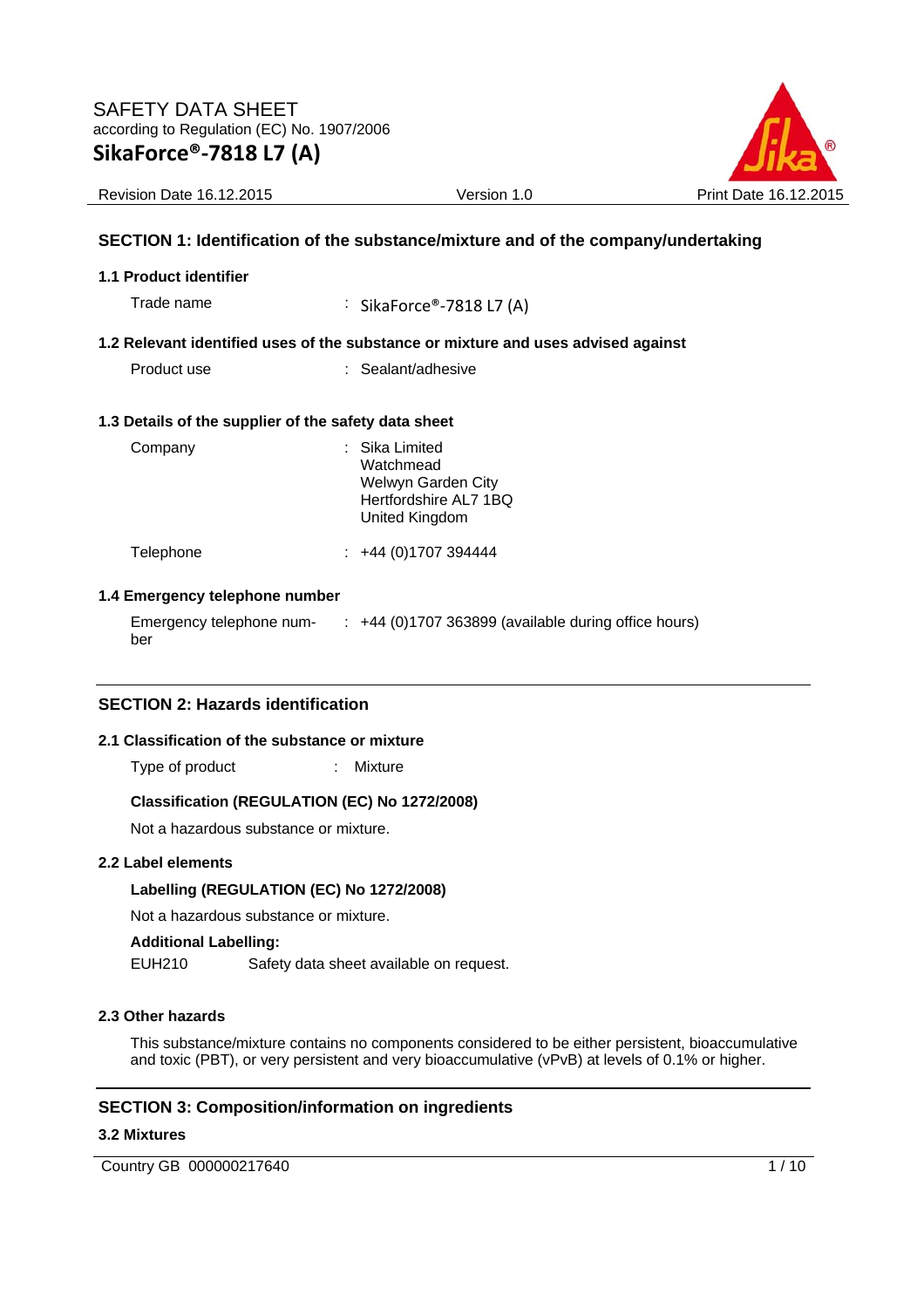

### Revision Date 16.12.2015 Version 1.0 Print Date 16.12.2015

# **Hazardous components**

| <b>Chemical Name</b><br>CAS-No.               | Classification<br>(REGULATION (EC) | Concentration<br>[%] |
|-----------------------------------------------|------------------------------------|----------------------|
| EC-No.                                        | No 1272/2008)                      |                      |
| Registration number                           |                                    |                      |
| 1,1',1",1"'-ethylenedinitrilotetrapropan-2-ol | Eye Irrit.2; H319                  | $>= 1 - 2.5$         |
| 102-60-3                                      |                                    |                      |
| 203-041-4                                     |                                    |                      |
| 01-2119552434-41-XXXX                         |                                    |                      |
|                                               |                                    |                      |

For the full text of the H-Statements mentioned in this Section, see Section 16.

# **SECTION 4: First aid measures**

# **4.1 Description of first aid measures**

|                                                                                | General advice          |  | : No hazards which require special first aid measures.                                                                                                               |
|--------------------------------------------------------------------------------|-------------------------|--|----------------------------------------------------------------------------------------------------------------------------------------------------------------------|
|                                                                                | If inhaled              |  | : Move to fresh air.                                                                                                                                                 |
|                                                                                | In case of skin contact |  | : Take off contaminated clothing and shoes immediately.<br>Wash off with soap and plenty of water.                                                                   |
|                                                                                | In case of eye contact  |  | : Flush eyes with water as a precaution.<br>Remove contact lenses.<br>Keep eye wide open while rinsing.                                                              |
|                                                                                | If swallowed            |  | : Clean mouth with water and drink afterwards plenty of water.<br>Do not give milk or alcoholic beverages.<br>Never give anything by mouth to an unconscious person. |
|                                                                                |                         |  | 4.2 Most important symptoms and effects, both acute and delayed                                                                                                      |
|                                                                                | Symptoms                |  | : See Section 11 for more detailed information on health effects<br>and symptoms.                                                                                    |
|                                                                                | <b>Risks</b>            |  | : No known significant effects or hazards.                                                                                                                           |
| 4.3 Indication of any immediate medical attention and special treatment needed |                         |  |                                                                                                                                                                      |
|                                                                                | Treatment               |  | : Treat symptomatically.                                                                                                                                             |

# **SECTION 5: Firefighting measures**

# **5.1 Extinguishing media**

| Suitable extinguishing media | : Use extinguishing measures that are appropriate to local cir- |
|------------------------------|-----------------------------------------------------------------|
|                              | cumstances and the surrounding environment.                     |
|                              |                                                                 |

# **5.2 Special hazards arising from the substance or mixture**

Hazardous combustion prod- : No hazardous combustion products are known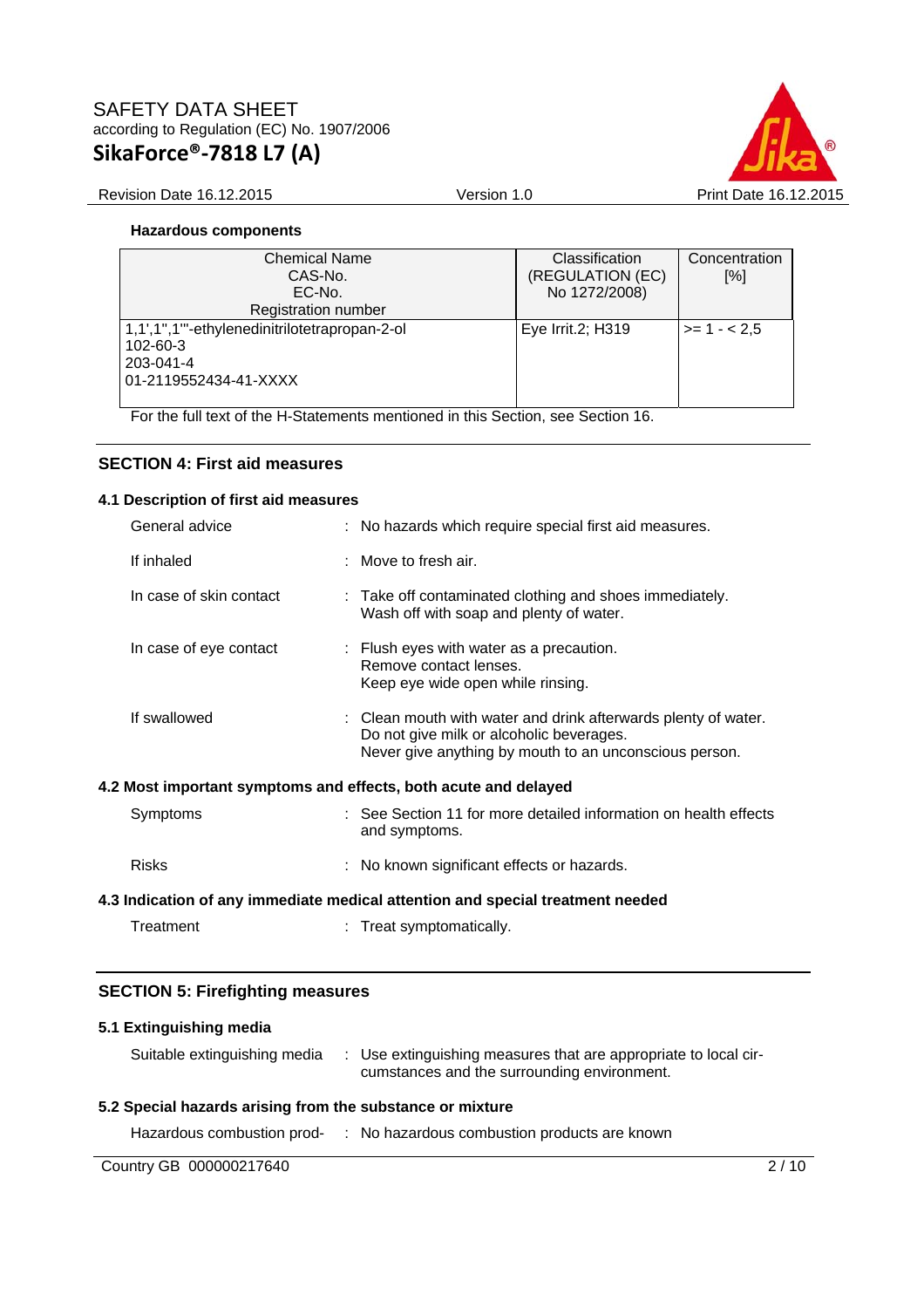

| Revision Date 16.12.2015                                  | Version 1.0                                                                                                                                        | Print Date 16.12.2015 |
|-----------------------------------------------------------|----------------------------------------------------------------------------------------------------------------------------------------------------|-----------------------|
| ucts                                                      |                                                                                                                                                    |                       |
| 5.3 Advice for firefighters                               |                                                                                                                                                    |                       |
| for firefighters                                          | Special protective equipment : In the event of fire, wear self-contained breathing apparatus.                                                      |                       |
| Further information                                       | : Standard procedure for chemical fires.                                                                                                           |                       |
| <b>SECTION 6: Accidental release measures</b>             |                                                                                                                                                    |                       |
|                                                           | 6.1 Personal precautions, protective equipment and emergency procedures                                                                            |                       |
| <b>6.2 Environmental precautions</b>                      |                                                                                                                                                    |                       |
| Environmental precautions                                 | : No special environmental precautions required.                                                                                                   |                       |
| 6.3 Methods and materials for containment and cleaning up |                                                                                                                                                    |                       |
| Methods for cleaning up                                   | : Wipe up with absorbent material (e.g. cloth, fleece).<br>Keep in suitable, closed containers for disposal.                                       |                       |
| 6.4 Reference to other sections                           |                                                                                                                                                    |                       |
| For personal protection see section 8.                    |                                                                                                                                                    |                       |
| <b>SECTION 7: Handling and storage</b>                    |                                                                                                                                                    |                       |
| 7.1 Precautions for safe handling                         |                                                                                                                                                    |                       |
| Advice on safe handling                                   | For personal protection see section 8. No special handling<br>advice required. Follow standard hygiene measures when<br>handling chemical products |                       |

#### Advice on protection against : Normal measures for preventive fire protection. fire and explosion

| Hygiene measures |  | When using do not eat or drink. When using do not smoke. |  |
|------------------|--|----------------------------------------------------------|--|
|------------------|--|----------------------------------------------------------|--|

# **7.2 Conditions for safe storage, including any incompatibilities**

| Requirements for storage<br>areas and containers | : Keep container tightly closed in a dry and well-ventilated<br>place. Store in accordance with local regulations. |
|--------------------------------------------------|--------------------------------------------------------------------------------------------------------------------|
| Advice on common storage                         | : No special restrictions on storage with other products.                                                          |
| Other data                                       | : No decomposition if stored and applied as directed.                                                              |
|                                                  |                                                                                                                    |

# **7.3 Specific end use(s)**

Specific use(s)  $\qquad \qquad$ : No data available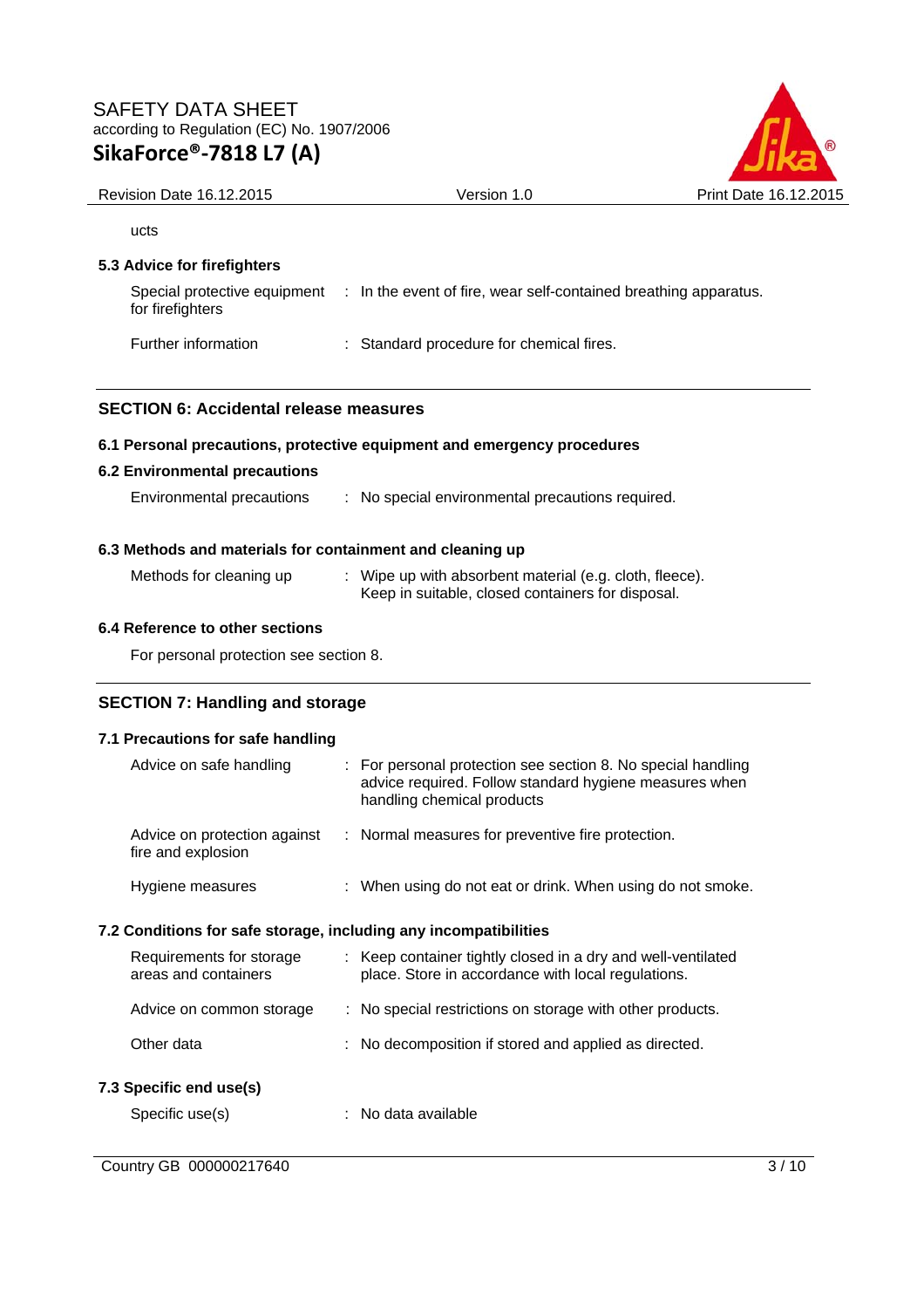

Revision Date 16.12.2015 Version 1.0 Print Date 16.12.2015

# **SECTION 8: Exposure controls/personal protection**

# **8.1 Control parameters**

Contains no substances with occupational exposure limit values.

#### **8.2 Exposure controls**

| Personal protective equipment          |  |                                                                                                                                                                                                                                                                                                                      |  |  |
|----------------------------------------|--|----------------------------------------------------------------------------------------------------------------------------------------------------------------------------------------------------------------------------------------------------------------------------------------------------------------------|--|--|
| Eye protection                         |  | : Safety glasses                                                                                                                                                                                                                                                                                                     |  |  |
| Hand protection                        |  | : Chemical-resistant, impervious gloves complying with an ap-<br>proved standard must be worn at all times when handling<br>chemical products. Reference number EN 374. Follow manu-<br>facturer specifications.<br>Butyl rubber/nitrile rubber gloves (0,4 mm),<br>Recommended: Butyl rubber/nitrile rubber gloves. |  |  |
| Skin and body protection               |  | : Protective clothing (e.g. Safety shoes acc. to EN ISO 20345,<br>long-sleeved working clothing, long trousers). Rubber aprons<br>and protective boots are additionaly recommended for mixing<br>and stirring work.                                                                                                  |  |  |
| Respiratory protection                 |  | : No special measures required.                                                                                                                                                                                                                                                                                      |  |  |
| <b>Environmental exposure controls</b> |  |                                                                                                                                                                                                                                                                                                                      |  |  |
| General advice                         |  | : No special environmental precautions required.                                                                                                                                                                                                                                                                     |  |  |

# **SECTION 9: Physical and chemical properties**

# Country GB 000000217640 4 / 10 **9.1 Information on basic physical and chemical properties**  Appearance : paste Colour : various Odour : characteristic Odour Threshold : No data available Flash point : > 180 °C Autoignition temperature : Not applicable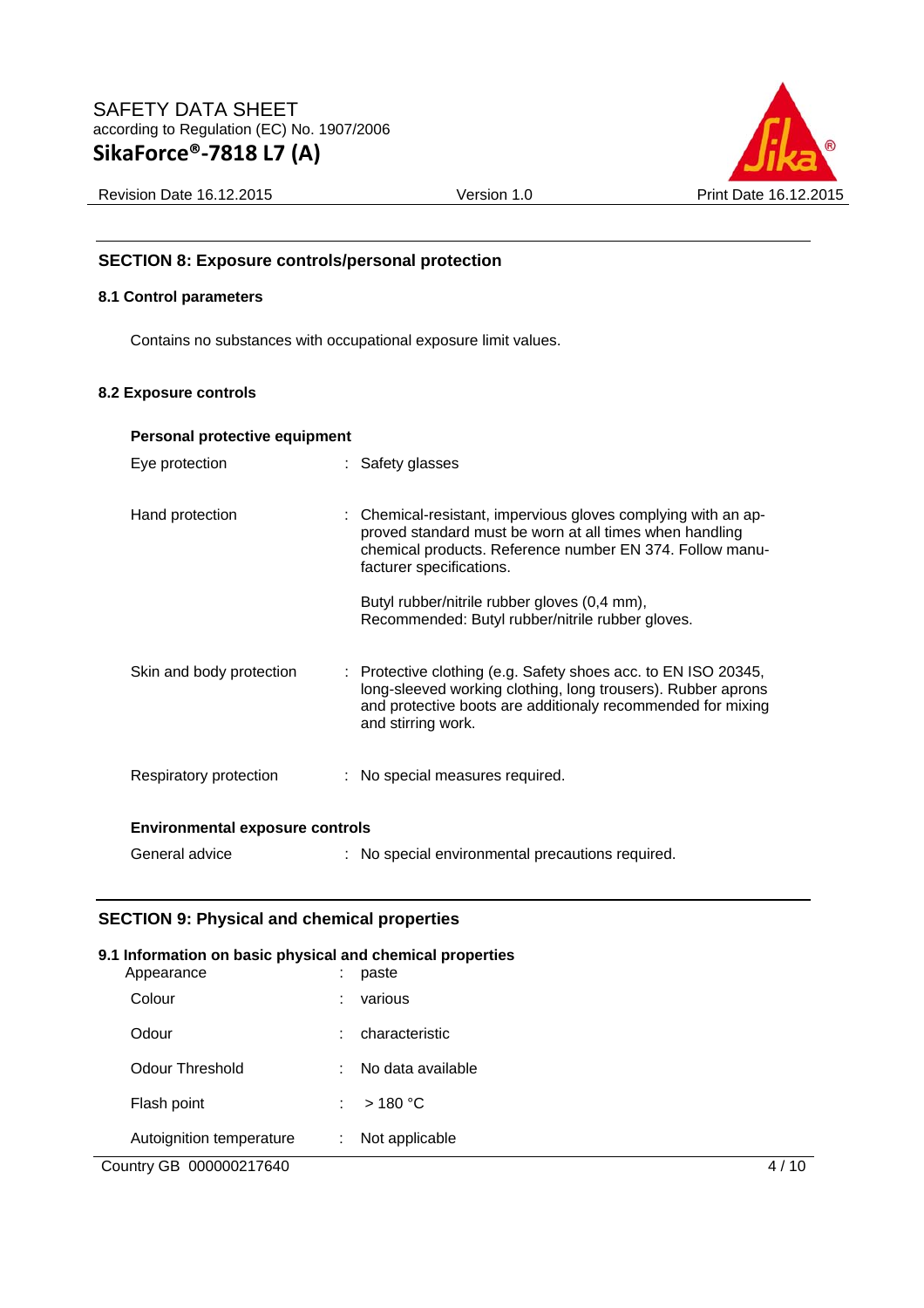

# Revision Date 16.12.2015 Version 1.0 Print Date 16.12.2015

| Lower explosion limit (Vol-%)              | t. | No data available                   |
|--------------------------------------------|----|-------------------------------------|
| Upper explosion limit (Vol-%)              | ÷. | No data available                   |
| Flammability                               | ÷  | No data available                   |
| Oxidizing properties                       | t  | No data available                   |
| рH                                         | t  | No data available                   |
| Melting point/range / Freez-               | t. | No data available                   |
| ing point<br>Boiling point/boiling range   | t  | No data available                   |
| Vapour pressure                            | t  | No data available                   |
| Density                                    |    | ca.1,25 g/cm3<br>at 20 $\degree$ C  |
| Water solubility                           | ÷  | Note: insoluble                     |
| Partition coefficient: n-<br>octanol/water | t  | No data available                   |
| Viscosity, dynamic                         | ÷  | No data available                   |
| Viscosity, kinematic                       |    | $> 20.5$ mm2/s<br>at $40^{\circ}$ C |
| Relative vapour density                    | t. | No data available                   |
| Evaporation rate                           | t  | No data available                   |

### **9.2 Other information**

No data available

# **SECTION 10: Stability and reactivity**

### **10.1 Reactivity**

No dangerous reaction known under conditions of normal use.

# **10.2 Chemical stability**

The product is chemically stable.

# **10.3 Possibility of hazardous reactions**

| Hazardous reactions      | : No hazards to be specially mentioned. |
|--------------------------|-----------------------------------------|
| 10.4 Conditions to avoid |                                         |
| Conditions to avoid      | : No data available                     |

Country GB 000000217640 5/10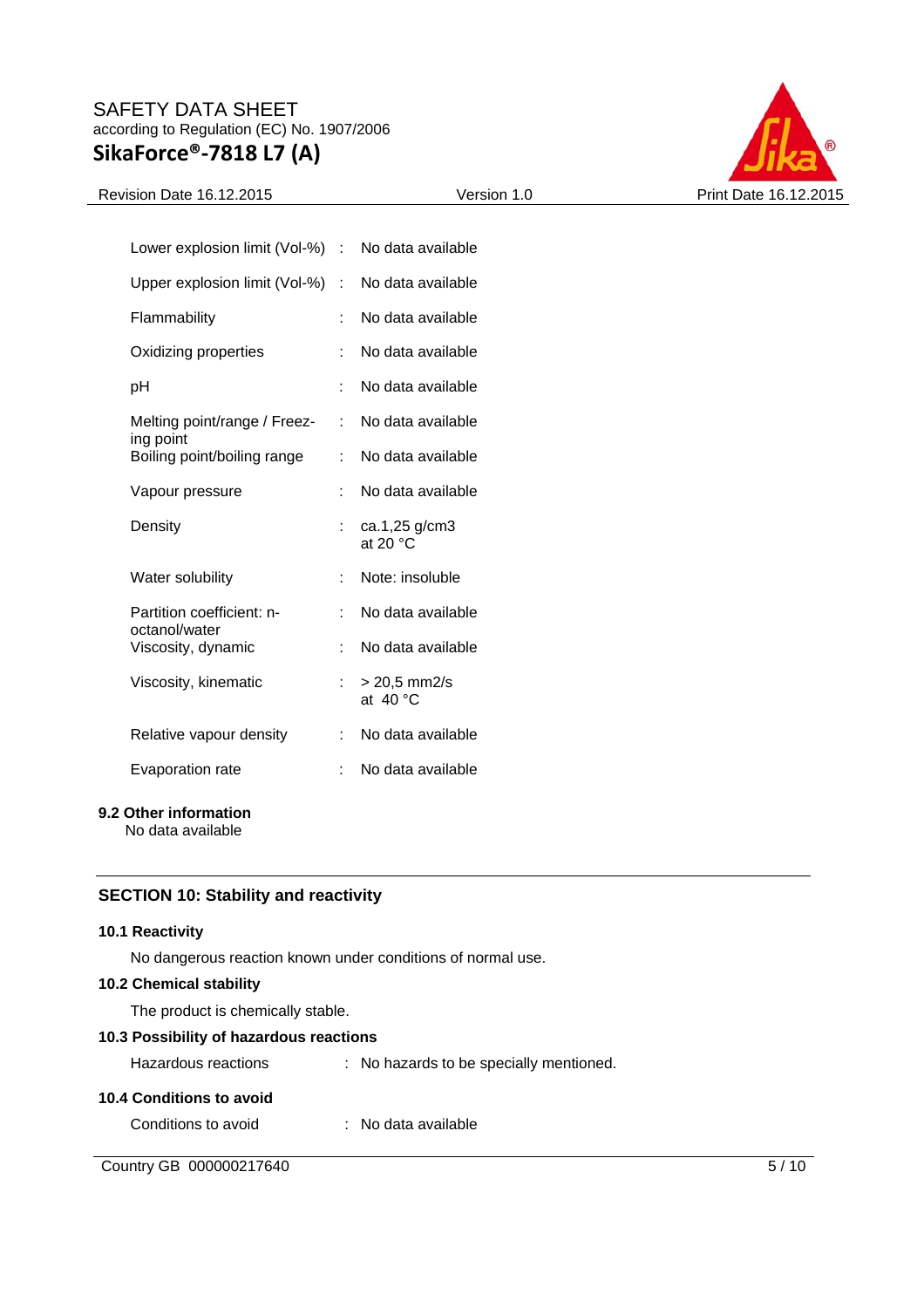

#### Revision Date 16.12.2015 Version 1.0 Print Date 16.12.2015

#### **10.5 Incompatible materials**

Materials to avoid : No data available

**10.6 Hazardous decomposition products** 

# **SECTION 11: Toxicological information**

#### **11.1 Information on toxicological effects**

#### **Acute toxicity**

Not classified based on available information.

#### **Skin corrosion/irritation**

Not classified based on available information.

#### **Product:**

Remarks: No data available

#### **Serious eye damage/eye irritation**

Not classified based on available information.

#### **Product:**

Remarks: No data available

#### **Respiratory or skin sensitisation**

Skin sensitisation: Not classified based on available information. Respiratory sensitisation: Not classified based on available information.

#### **Product:**

Remarks: No data available

# **Germ cell mutagenicity**

Not classified based on available information.

#### **Product:**

Germ cell mutagenicity- As-: No data available sessment

# **Carcinogenicity**

Not classified based on available information.

# **Product:**

Carcinogenicity - Assess-: No data available ment

# **Reproductive toxicity**

Not classified based on available information.

#### **Product:**

Country GB 000000217640 6/10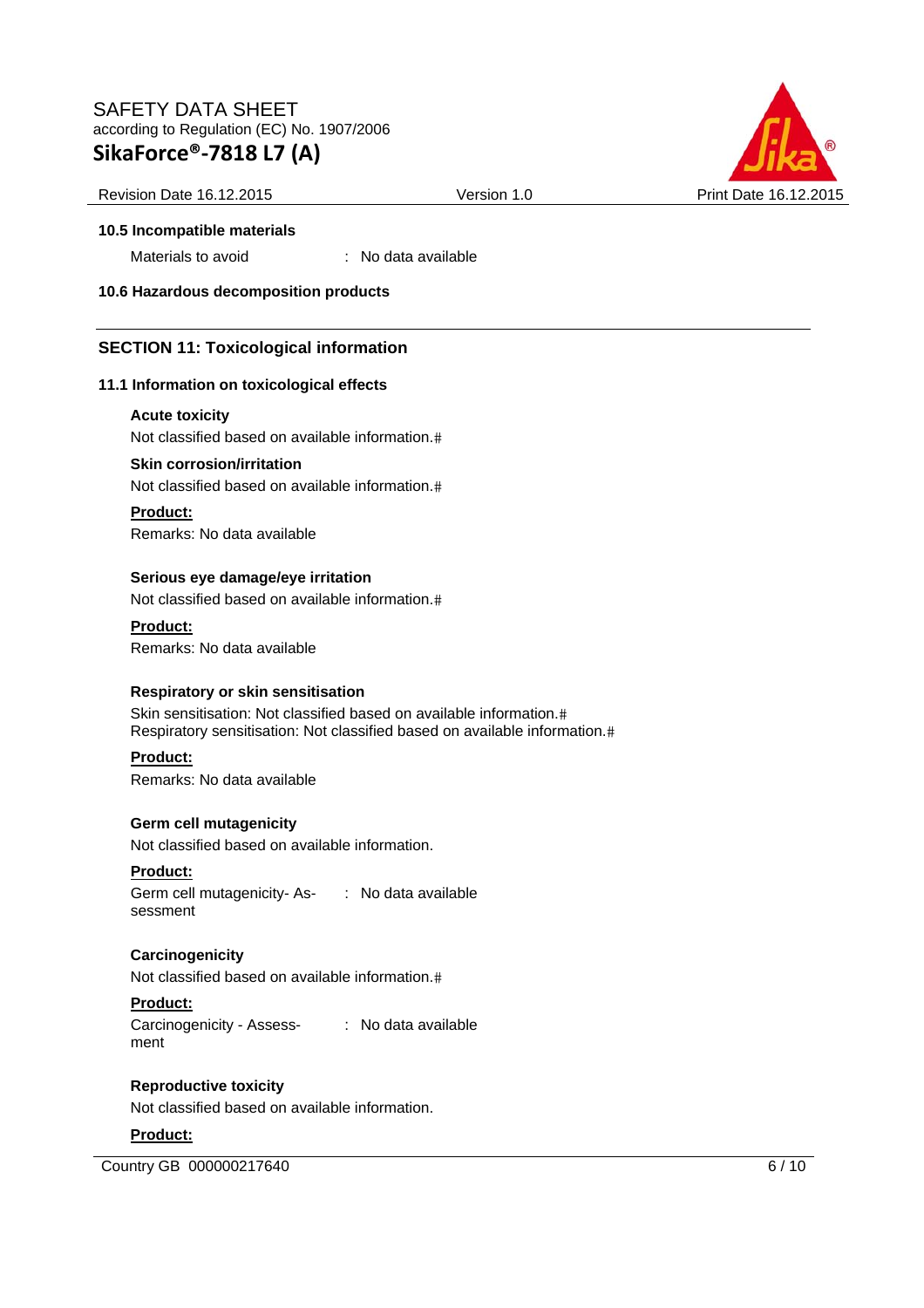

Revision Date 16.12.2015 Version 1.0 Print Date 16.12.2015 Reproductive toxicity - Assessment : No data available No data available **STOT - single exposure** Not classified based on available information. **STOT - repeated exposure** Not classified based on available information.

# **Aspiration toxicity**

Not classified based on available information.

#### **SECTION 12: Ecological information**

#### **12.1 Toxicity**

No data available

#### **12.2 Persistence and degradability**

No data available

#### **12.3 Bioaccumulative potential**

No data available

### **12.4 Mobility in soil**

No data available

# **12.5 Results of PBT and vPvB assessment**

#### **Product:**

Assessment : This substance/mixture contains no components considered to be either persistent, bioaccumulative and toxic (PBT), or very persistent and very bioaccumulative (vPvB) at levels of  $0.1\%$  or higher..

#### **12.6 Other adverse effects**

No data available

#### **SECTION 13: Disposal considerations**

#### **13.1 Waste treatment methods**

| Product | : The generation of waste should be avoided or minimized<br>wherever possible. |
|---------|--------------------------------------------------------------------------------|
|         |                                                                                |
|         | Empty containers or liners may retain some product residues.                   |
|         | This material and its container must be disposed of in a safe                  |
|         | wav.                                                                           |
|         | Dispose of surplus and non-recyclable products via a licensed                  |
|         | waste disposal contractor.                                                     |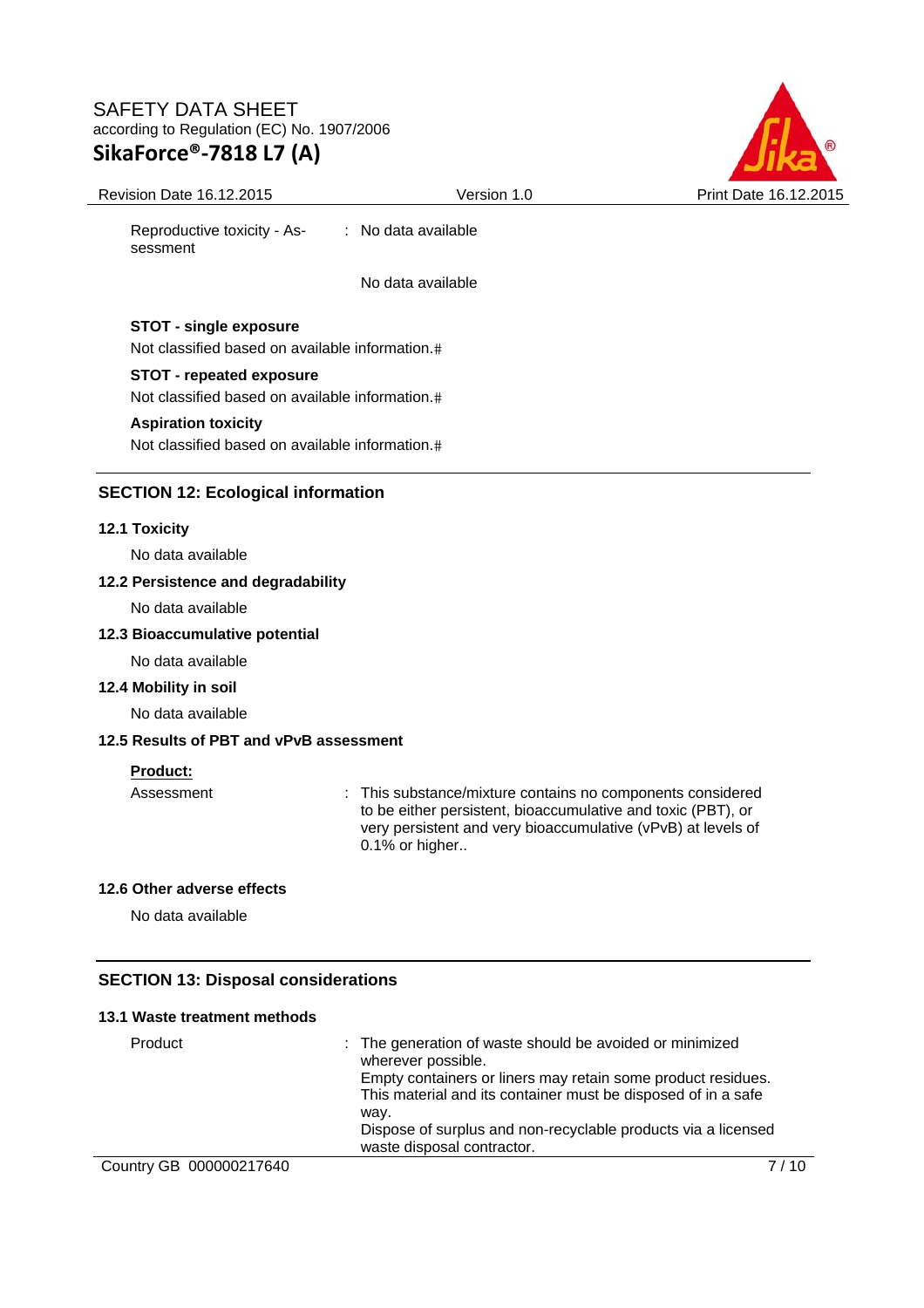

| Revision Date 16.12.2015 | Version 1.0                                                                                                                                                                                                                                                                                                                           | Print Date 16.12.2015 |
|--------------------------|---------------------------------------------------------------------------------------------------------------------------------------------------------------------------------------------------------------------------------------------------------------------------------------------------------------------------------------|-----------------------|
|                          | Disposal of this product, solutions and any by-products should<br>at all times comply with the requirements of environmental<br>protection and waste disposal legislation and any regional<br>local authority requirements.<br>Avoid dispersal of spilled material and runoff and contact with<br>soil, waterways, drains and sewers. |                       |
| European Waste Catalogue | 08 04 09* waste adhesives and sealants containing organic<br>solvents or other dangerous substances                                                                                                                                                                                                                                   |                       |

# **SECTION 14: Transport information**

**ADR**  Not dangerous goods **IATA**  Not dangerous goods **IMDG**  Not dangerous goods

**14.6 Special precautions for user** 

No data available

**14.7 Transport in bulk according to Annex II of MARPOL 73/78 and the IBC Code**  Not applicable

# **SECTION 15: Regulatory information**

#### **15.1 Safety, health and environmental regulations/legislation specific for the substance or mixture**

| <b>Prohibition/Restriction</b><br>REACH - Restrictions on the manufacture, placing on<br>the market and use of certain dangerous substances,<br>preparations and articles (Annex XVII) |                                                                                                                                                                                                                                               |  | $:$ Not applicable                                                                                   |
|----------------------------------------------------------------------------------------------------------------------------------------------------------------------------------------|-----------------------------------------------------------------------------------------------------------------------------------------------------------------------------------------------------------------------------------------------|--|------------------------------------------------------------------------------------------------------|
| REACH - Candidate List of Substances of Very High<br>Concern for Authorisation (Article 59).                                                                                           |                                                                                                                                                                                                                                               |  | : None of the components are listed<br>$(=>0.1\%).$                                                  |
| REACH - List of substances subject to authorisation<br>(Annex XIV)                                                                                                                     |                                                                                                                                                                                                                                               |  | $:$ Not applicable                                                                                   |
| <b>REACH Information:</b>                                                                                                                                                              | All substances contained in our Products are<br>- preregistered or registered by our upstream suppliers, and/or<br>- preregistered or registered by us, and/or<br>- excluded from the regulation, and/or<br>- exempted from the registration. |  |                                                                                                      |
|                                                                                                                                                                                        |                                                                                                                                                                                                                                               |  | Seveso III: Directive 2012/18/EU of the European Parliament and of the Council on the control of ma- |

jor-accident hazards involving dangerous substances. Not applicable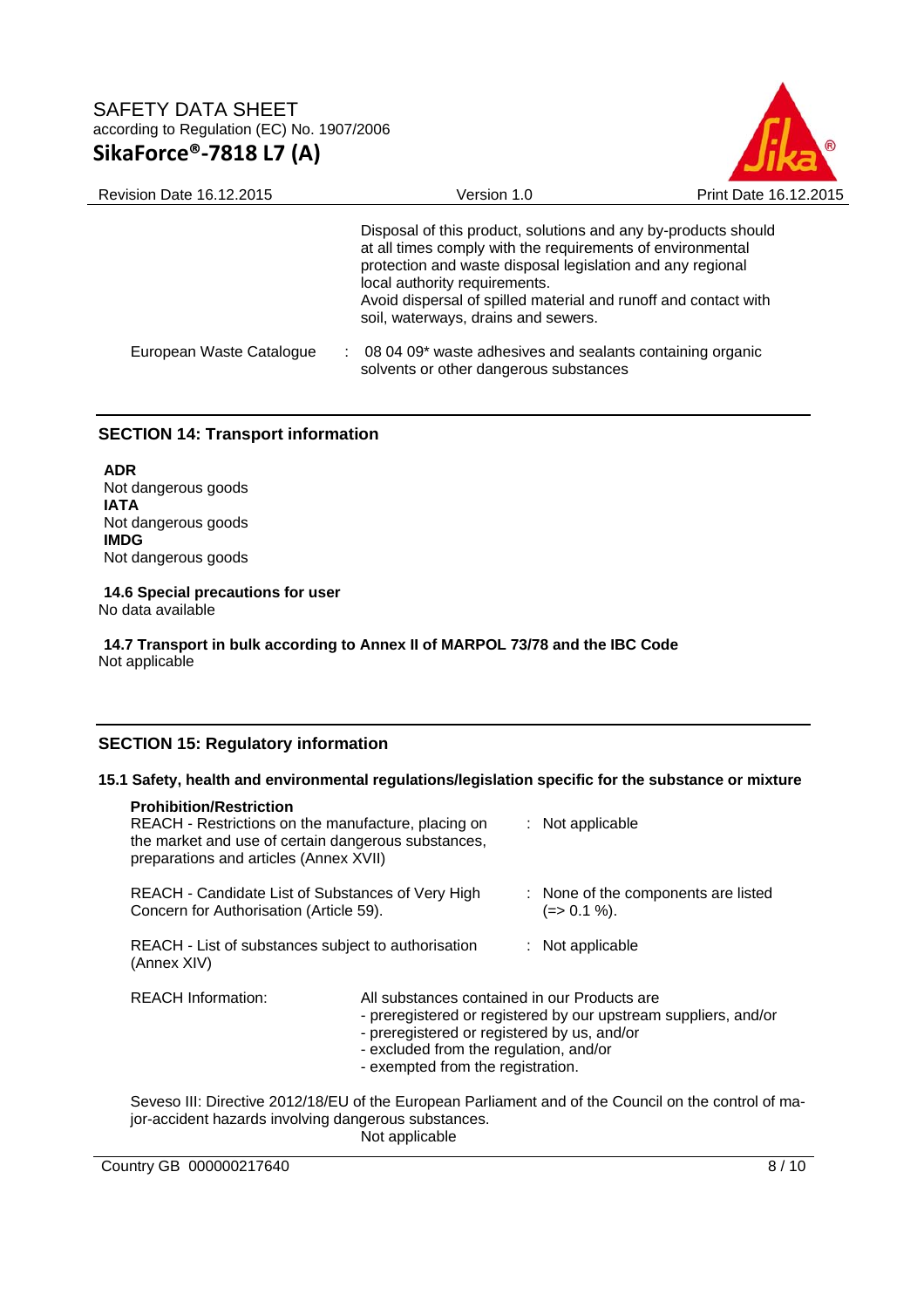

Revision Date 16.12.2015 Version 1.0 Print Date 16.12.2015

VOC-CH (VOCV) : no VOC duties VOC-EU (solvent) : Not applicable

If other regulatory information applies that is not already provided elsewhere in the Safety Data Sheet, then it is described in this subsection.

| Health, safety and environ-   | : The Chemicals (Hazard Information and Packaging for Sup- |
|-------------------------------|------------------------------------------------------------|
| mental regulation/legislation | ply) Regulations 2002                                      |
| specific for the substance or | Control of Substances Hazardous to Health Regulations 2002 |
| mixture:                      | The Management of Health and Safety at Work Regulations    |
|                               | 1999                                                       |
|                               | Health and Safety at Work Act 1974                         |
|                               | Environmental Protection Act 1990 & Subsidiary Regulations |

# **15.2 Chemical Safety Assessment**

This product contains substances for which Chemical Safety Assessments are still required.

# **SECTION 16: Other information**

# **Full text of H-Statements**

Causes serious eye irritation.

# **Full text of other abbreviations**

| Eye Irrit.    | Eye irritation                                                          |
|---------------|-------------------------------------------------------------------------|
| ADR           | Accord européen relatif au transport international des marchandises     |
|               | Dangereuses par Route                                                   |
| CAS           | <b>Chemical Abstracts Service</b>                                       |
| DNEL          | Derived no-effect level                                                 |
| EC50          | Half maximal effective concentration                                    |
| GHS           | Globally Harmonized System                                              |
| IATA          | International Air Transport Association                                 |
| IMDG          | International Maritime Code for Dangerous Goods                         |
| LD50          | Median lethal dosis (the amount of a material, given all at once, which |
|               | causes the death of 50% (one half) of a group of test animals)          |
| LC50          | Median lethal concentration (concentrations of the chemical in air that |
|               | kills 50% of the test animals during the observation period)            |
| <b>MARPOL</b> | International Convention for the Prevention of Pollution from Ships,    |
|               | 1973 as modified by the Protocol of 1978                                |
| OEL           | Occupational Exposure Limit                                             |
| PBT.          | Persistent, bioaccumulative and toxic                                   |
| PNEC          | Predicted no effect concentration                                       |
| REACH         | Regulation (EC) No 1907/2006 of the European Parliament and of the      |
|               | Council of 18 December 2006 concerning the Registration, Evaluation,    |
|               | Authorisation and Restriction of Chemicals (REACH), establishing a      |
|               | European Chemicals Agency                                               |